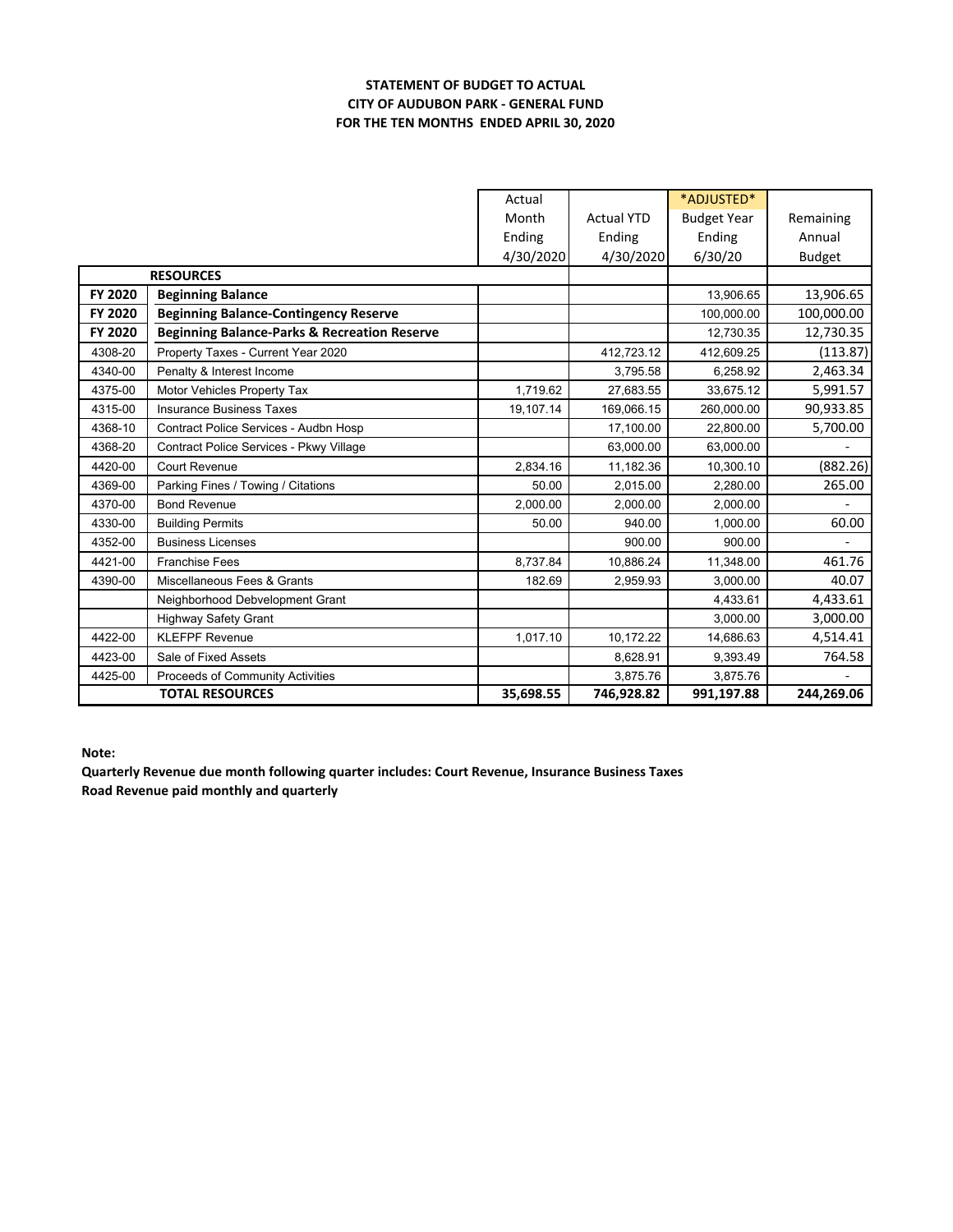## **STATEMENT OF BUDGET TO ACTUAL CITY OF AUDUBON PARK ‐ GENERAL FUND FOR THE TEN MONTHS ENDED APRIL 30, 2020**

|         |                                        | Actual    |                   | *ADJUSTED*         |               |
|---------|----------------------------------------|-----------|-------------------|--------------------|---------------|
|         |                                        | Month     | <b>Actual YTD</b> | <b>Budget Year</b> | Remaining     |
|         |                                        | Ending    | Ending            | Ending             | Annual        |
|         |                                        | 4/30/2020 | 4/30/2020         | 6/30/20            | <b>Budget</b> |
|         |                                        |           |                   |                    |               |
|         | <b>APPROPRIATIONS</b>                  |           |                   |                    |               |
|         | <b>Public Administration</b>           |           |                   |                    |               |
| 5300-00 | <b>Administrative Costs</b>            | 519.96    | 10,962.22         | 16,530.80          | 5,568.58      |
| 5504-00 | Supplies & Equipment                   | 1,896.48  | 6,482.43          | 7,527.72           | 1,045.29      |
| 5500-00 | Repairs & Maintenance                  | 1,279.98  | 16,419.39         | 16,000.00          | (419.39)      |
| 6500-00 | Utitlities - LG&E, Water, etc.         | 4,362.31  | 41,701.12         | 51,977.48          | 10,276.36     |
| 5015-00 | Property Insurance                     |           | 1,491.62          | 1,487.24           | (4.38)        |
| 5020-00 | Liability Insurance                    |           | 7,569.10          | 8,438.24           | 869.14        |
| 5340-00 | <b>Bookeeping Services</b>             | 325.00    | 2,887.50          | 6,000.00           | 3,112.50      |
| 5350-00 | <b>Clerks Salary</b>                   | 5,769.24  | 42,307.76         | 50,000.00          | 7,692.24      |
| 5004-00 | Payroll Expense - SS / Medicare        | 441.34    | 3,236.47          | 3,806.83           | 570.36        |
| 5005-00 | Workers' Compensation Insurance        |           | 6,351.95          | 6,419.99           | 68.04         |
| 5010-00 | Unemployment Reserve - 12%             | 93.70     | 479.37            | 1,103.56           | 624.19        |
| 5200-00 | Legal Affairs                          | 7,757.50  | 18,085.77         | 21,000.00          | 2,914.23      |
|         | Claims and Judgements Payable          |           |                   | 8,000.00           | 8,000.00      |
| 5710-00 | Auditing                               |           | 6,800.00          | 6,800.00           |               |
| 5740-00 | <b>Property Valuation</b>              |           |                   | 6,825.38           | 6,825.38      |
| 5527-00 | <b>Codification Ordinances</b>         |           | 1,534.00          | 1,534.00           |               |
| 5750-00 | COVID-19 Contingency Reserve           | 75.36     | 75.36             | 3,000.00           | 2,924.64      |
|         |                                        |           |                   |                    |               |
|         | <b>Total Public Administration</b>     | 22,520.87 | 166,384.06        | 216,451.24         | 50,067.18     |
|         | Parks & Recreation Reserve             |           |                   | 10,503.67          | 10,503.67     |
|         | <b>Contingency Reserve</b>             |           |                   | 50,000.00          | 50,000.00     |
|         |                                        |           |                   |                    |               |
|         | <b>Public Works</b>                    |           |                   |                    |               |
| 5452-10 | Supplies & Equipment                   | 207.57    | 3,781.34          | 6,275.92           | 2,494.58      |
| 5457-10 | Fuel                                   | 185.67    | 2,523.57          | 3,096.49           | 572.92        |
| 5410-10 | Maintenance                            |           |                   |                    |               |
| 5480-10 | <b>Property Insurance</b>              |           | 1,491.62          | 1,487.24           | (4.38)        |
| 5485-10 | Liability Insurance                    |           | 7,569.10          | 8,438.24           | 869.14        |
| 5490-10 | Auto Insurance                         |           | 2,273.76          | 2,553.52           | 279.76        |
| 5450-10 | Works Dept. - Salaries                 | 3,720.00  | 27,280.00         | 33,280.00          | 6,000.00      |
| 5465-10 | Payroll taxes                          | 284.58    | 2,086.92          | 2,464.83           | 377.91        |
| 5470-10 | Unemployment reserve - 9%              | 70.28     | 321.90            | 468.05             | 146.15        |
| 5475-10 | <b>Workers' Compensation Insurance</b> |           | 6,351.95          | 6,419.99           | 68.04         |
| 5454-10 | <b>Public Facilities</b>               |           | 18,175.93         | 24,000.00          | 5,824.07      |
| 5453-10 | Parks & Recreation                     |           | 6,102.44          | 6,102.44           |               |
| 5455-10 | Forest Management                      | 200.00    | 18,932.16         | 39,370.00          | 20,437.84     |
| 6300-10 | Public Gardens (Garden Club Grant)     | 2,000.00  | 6,000.00          | 6,000.00           |               |
| 5415-00 | Road Fund Replenishment                |           |                   |                    |               |
|         | Road Fund Supplemental                 |           |                   | 5,337.60           | 5,337.60      |
| 5495-10 | Roads-Debt Service Fund (Lease)        | 2,143.33  | 2,143.33          | 6,419.79           | 4,276.46      |
| 6510-00 | Sidewalk Set aside                     |           |                   | 1,000.00           | 1,000.00      |
|         | COVID-19 Contingency Reserve           |           |                   | 2,000.00           | 2,000.00      |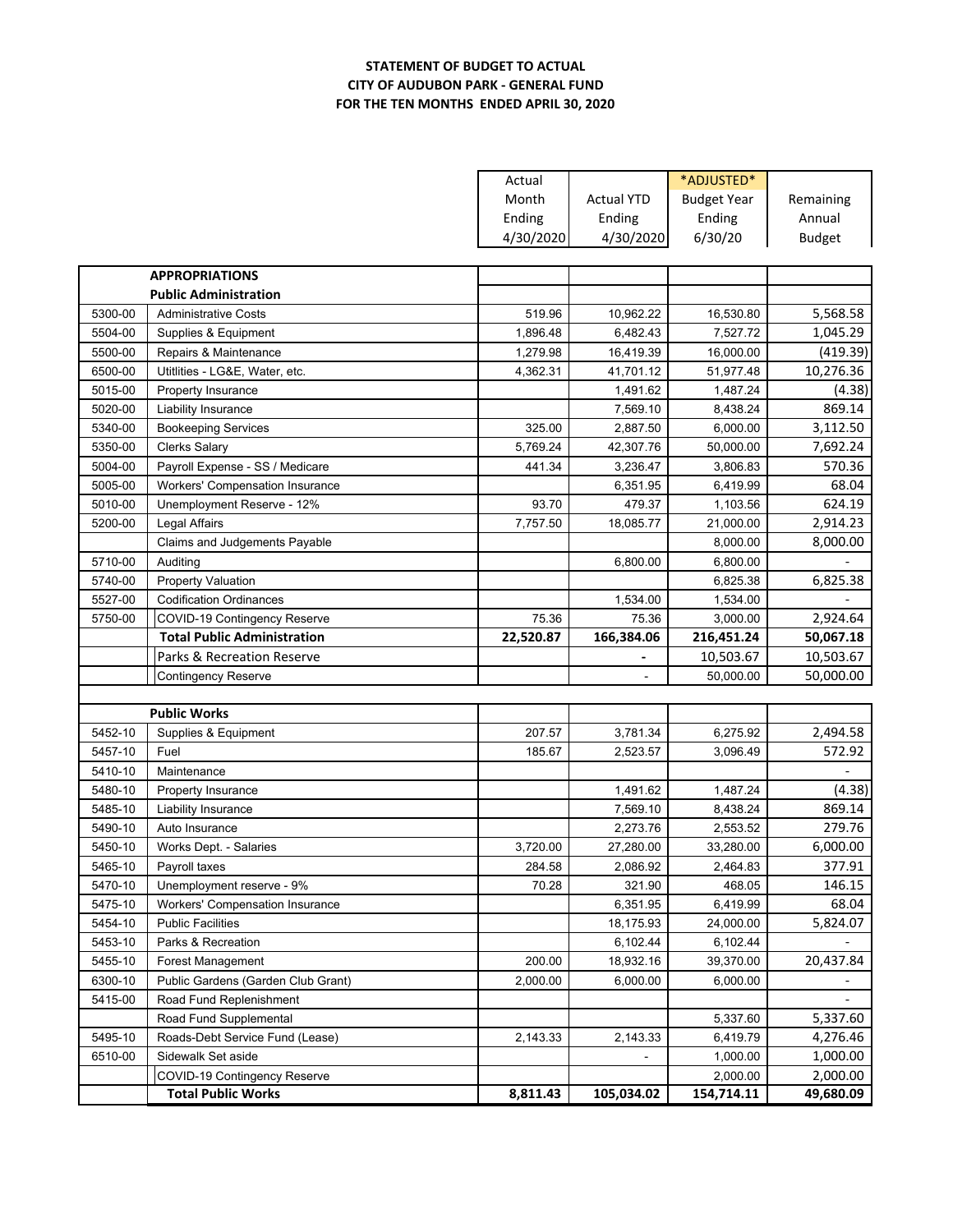#### **STATEMENT OF BUDGET TO ACTUAL CITY OF AUDUBON PARK ‐ GENERAL FUND FOR THE TEN MONTHS ENDED APRIL 30, 2020**

|                      |                                        | Actual    |                   | *ADJUSTED*         |               |
|----------------------|----------------------------------------|-----------|-------------------|--------------------|---------------|
|                      |                                        | Month     | <b>Actual YTD</b> | <b>Budget Year</b> | Remaining     |
|                      |                                        | Ending    | Ending            | Ending             | Annual        |
|                      |                                        | 4/30/2020 | 4/30/2020         | 6/30/20            | <b>Budget</b> |
| <b>Public Safety</b> |                                        |           |                   |                    |               |
| 6130-20              | Supplies                               |           | 1,954.35          | 3,500.00           | 1,545.65      |
| 6140-20              | Equipment                              | 4,947.76  | 31,330.17         | 46,000.00          | 14,669.83     |
|                      | Equipment 2018 Ford Edge Debt Service  |           |                   | 11,384.76          | 11,384.76     |
| 6110-20              | Fuel                                   | 989.53    | 12,660.23         | 17,300.16          | 4,639.93      |
| 6100-20              | Maintenance                            | 1,338.48  | 12,712.85         | 15,281.08          | 2,568.23      |
| 6175-20              | Property Insurance                     |           | 2,983.50          | 2,974.52           | (8.98)        |
| 6180-20              | Liability Insurance                    |           | 18,715.22         | 16,876.52          | (1,838.70)    |
| 6185-20              | Auto Insurance                         |           | 20.463.86         | 22,981.80          | 2,517.94      |
| 6150-20              | <b>Public Safety Salaries</b>          | 38,232.55 | 289,343.75        | 354,589.90         | 65,246.15     |
| 6160-20              | Payroll Taxes                          | 3,001.30  | 22,932.26         | 28,000.00          | 5,067.74      |
| 6162-00              | Court Pay                              |           | 423.00            | 500.00             | 77.00         |
| 6170-20              | <b>Workers' Compensation Insurance</b> |           | 12,788.32         | 12,840.02          | 51.70         |
| 6165-20              | Unemployment Reserve - 79%             | 616.91    | 3,424.02          | 4,300.00           | 875.98        |
| 6155-20              | <b>KLEFPF/KACP Accreditation</b>       | 999.99    | 9,999.90          | 12,000.00          | 2,000.10      |
|                      | COVID-19 Contingency Reserve           |           |                   | 11,000.00          | 11,000.00     |
|                      | <b>Total Public Safety</b>             | 50,126.52 | 439,731.43        | 559,528.76         | 108,797.33    |
|                      |                                        |           |                   |                    |               |
|                      | <b>TOTAL APPROPRIATIONS</b>            | 81,458.82 | 711,149.51        | 991,197.78         | 258,544.60    |

**Note:**

**Quarterly Payments include: Unemployment Insurance**

**Worker's Compensation audit and final payment settlement occurs after the fiscal year end**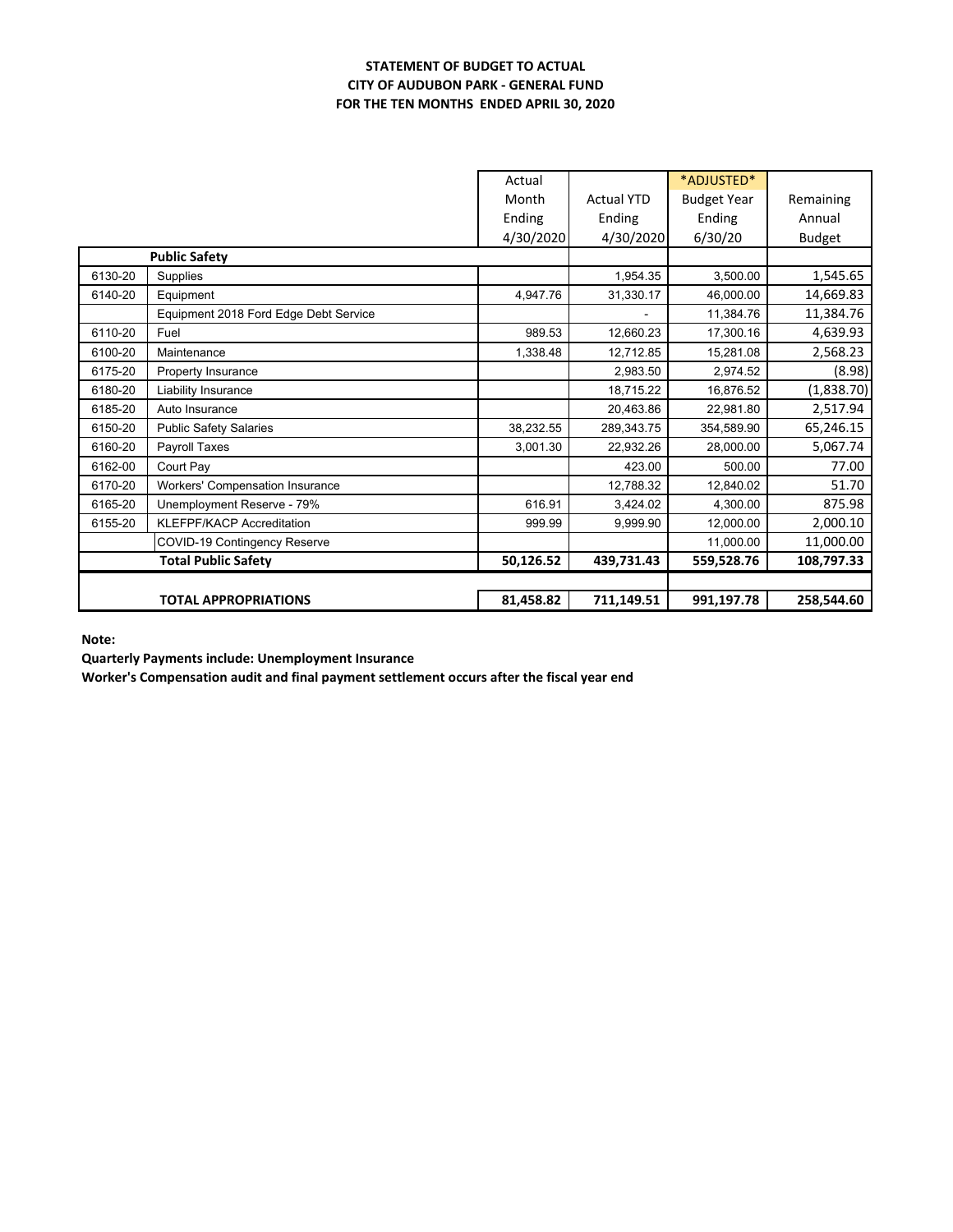# **BUDGET TO ACTUAL ANALYSIS CITY OF AUDUBON PARK ‐ SANITATION FUND FOR THE YEAR ENDING JUNE 30, 2020 BUDGET FOR THE TEN MONTHS ENDED APRIL 30, 2020**

|         |                                  | Actual    |                   | <b>ADJUSTED</b>    |               |
|---------|----------------------------------|-----------|-------------------|--------------------|---------------|
|         |                                  | Month     | <b>Actual YTD</b> | <b>Budget Year</b> | Remaining     |
|         |                                  | Ending    | Ending            | Ending             | Annual        |
|         |                                  | 4/30/2020 | 4/30/2020         | 6/30/2020          | <b>Budget</b> |
|         | <b>RESOURCES</b>                 |           |                   |                    |               |
| FY 2020 | Beginning storm damage reserve   |           |                   | 54,369.00          | 54,369.00     |
| 4329-16 | Waste Mgmt Fee                   |           | 134,437.19        | 125,851.80         | (8,585.39)    |
|         | <b>TOTAL RESOURCES</b>           |           | 134,437.19        | 180,220.80         | 45,783.61     |
|         |                                  |           |                   |                    |               |
|         | <b>APPROPRIATIONS</b>            |           |                   |                    |               |
| 6600-40 | <b>Waste Collection Contract</b> | 10,537.31 | 94,671.63         | 125,851.80         | 31,180.17     |
| 6602-40 | <b>Storm Damage</b>              |           |                   | 54,369.00          | 54,369.00     |
|         |                                  |           |                   |                    |               |
|         | <b>TOTAL APPROPRIATIONS</b>      | 10,537.31 | 94,671.63         | 180,220.80         | 85,549.17     |